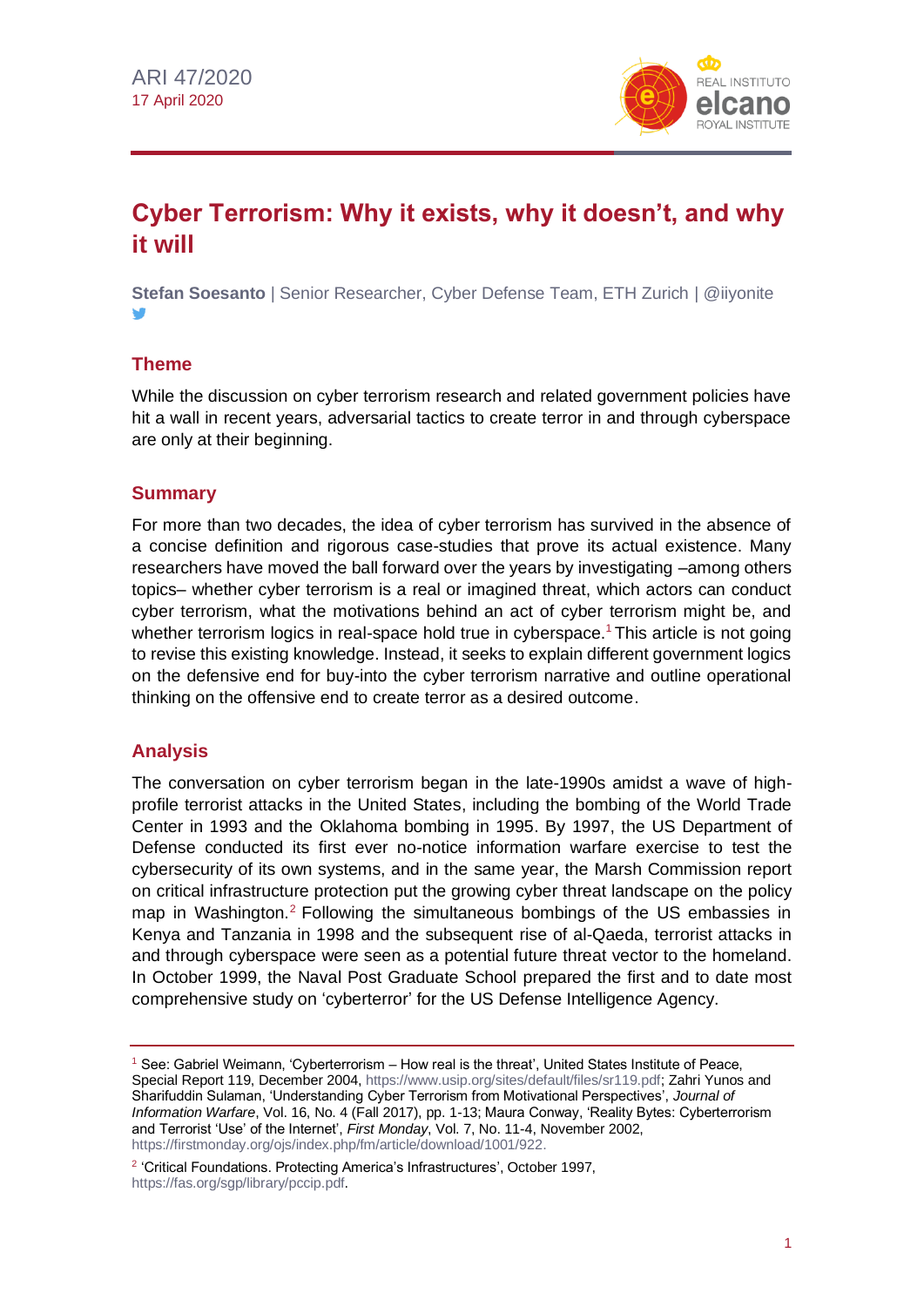The 1999 study included numerous definitions and statements that outlined the contours of cyber terrorism research. The authors for example noted that "*terrorist use of information technology in their support activities does not qualify as cyberterrorism*." Similarly, they also excluded script kiddie techniques, including dictionary attacks, spoofed emails, and the bombardment of e-mail inboxes. Overall, the study narrowly defined cyber terrorism as "*the unlawful destruction or disruption of digital property to intimidate or coerce governments or societies in the pursuit of goals that are political, religious or ideological*." <sup>3</sup> For a study compiled in 1999, this was a well-rounded framework. The only problem was that, in the United States, all cases that could theoretically fit the profile are statutorily considered either acts of cybercrime acts under the Computer Fraud and Abuse Act (18 U.S.C. 1030), or deemed armed attacks/acts of aggression under international law that would trigger the entire toolbox of US national defense mechanisms. For the last 20 years, cyber terrorism researchers have unsuccessfully tried to carve out their own space that could stand apart from cybercrime, hacktivism, and offensive military cyber operations. It should thus not come as a surprise that, writing in 2012, Jonalan Brickey still had to explain that cyberterrorism could be defined as "*the use of cyber to commit terrorism*," or characterized as the "*use of cyber capabilities to conduct, enabling, disruptive, and destructive militant operations in cyberspace to create and exploit fear through violence or the threat of violence in the pursuit of political change*."<sup>4</sup> Similarly in 2014, Daniel Cohen literally wrote a book chapter on 'cyber terrorism: case studies' in which all examples are either cases of hacktivism, cybercrime, or nation state operations.<sup>5</sup>

#### Different government approaches

With cyber terrorism research hitting a wall very early on, some notions of cyber terrorism were nonetheless picked up by governments and agencies alike. 7000 miles away from Washington D.C., the Japanese government embarked on its mission to combat what it termed 'cyber terror' in the year 2000, when a combination of cyber-linked incidents caused by Japanese left-wing extremists, Chinese nationalistic hacktivist, and the Aum Shinrikyo doomsday sect, shook the public's confidence. In December 2000, Tokyo implemented an Special Action Plan which defined cyber terror as "*any attacks using information and communication networks and information systems that could have a*  significant impact on people's lives and socio-economic activities."<sup>6</sup> In practice, this included everything from DDoS attacks, and the defacement of websites, to the deployment of highly advanced tooling like Stuxnet. Curiously, today, Japan's National Police Agency literally uses [these three categories](https://www.npa.go.jp/archive/keibi/syouten/syouten279/p04.html) to officially define cyber terror.

<sup>3</sup> Defense Intelligence Agency, 'Cyberterror. Prospects and Implications', pp. 10 and 9, respectively [https://www.hsdl.org/?view&did=442884.](https://www.hsdl.org/?view&did=442884)

<sup>4</sup> Jonalan Brickey, 'Defining Cyberterrorism: Capturing a Broad Range of Activities in Cyberspace', *CTC Sentinel*, August 2012, Vol. 5, No. 8, p. 6[, https://ctc.usma.edu/wp-content/uploads/2012/08/CTCSentinel-](https://ctc.usma.edu/wp-content/uploads/2012/08/CTCSentinel-Vol5Iss81.pdf)[Vol5Iss81.pdf.](https://ctc.usma.edu/wp-content/uploads/2012/08/CTCSentinel-Vol5Iss81.pdf)

<sup>5</sup> Daniel Cohen, 'Cyber terrorism: Case studies', in *Cyber Terrorism Investigator's Handbook*, Chapter 13, [https://www.sciencedirect.com/science/article/pii/B978012800743300013X.](https://www.sciencedirect.com/science/article/pii/B978012800743300013X)

<sup>6</sup> Prime Minister's Office, 'Special Action Plan for Cyber Terrorism Countermeasures for Critical Infrastructure', December 15, 2000, [https://japan.kantei.go.jp/it/security/2001/cyber\\_terror.pdf.](https://japan.kantei.go.jp/it/security/2001/cyber_terror.pdf)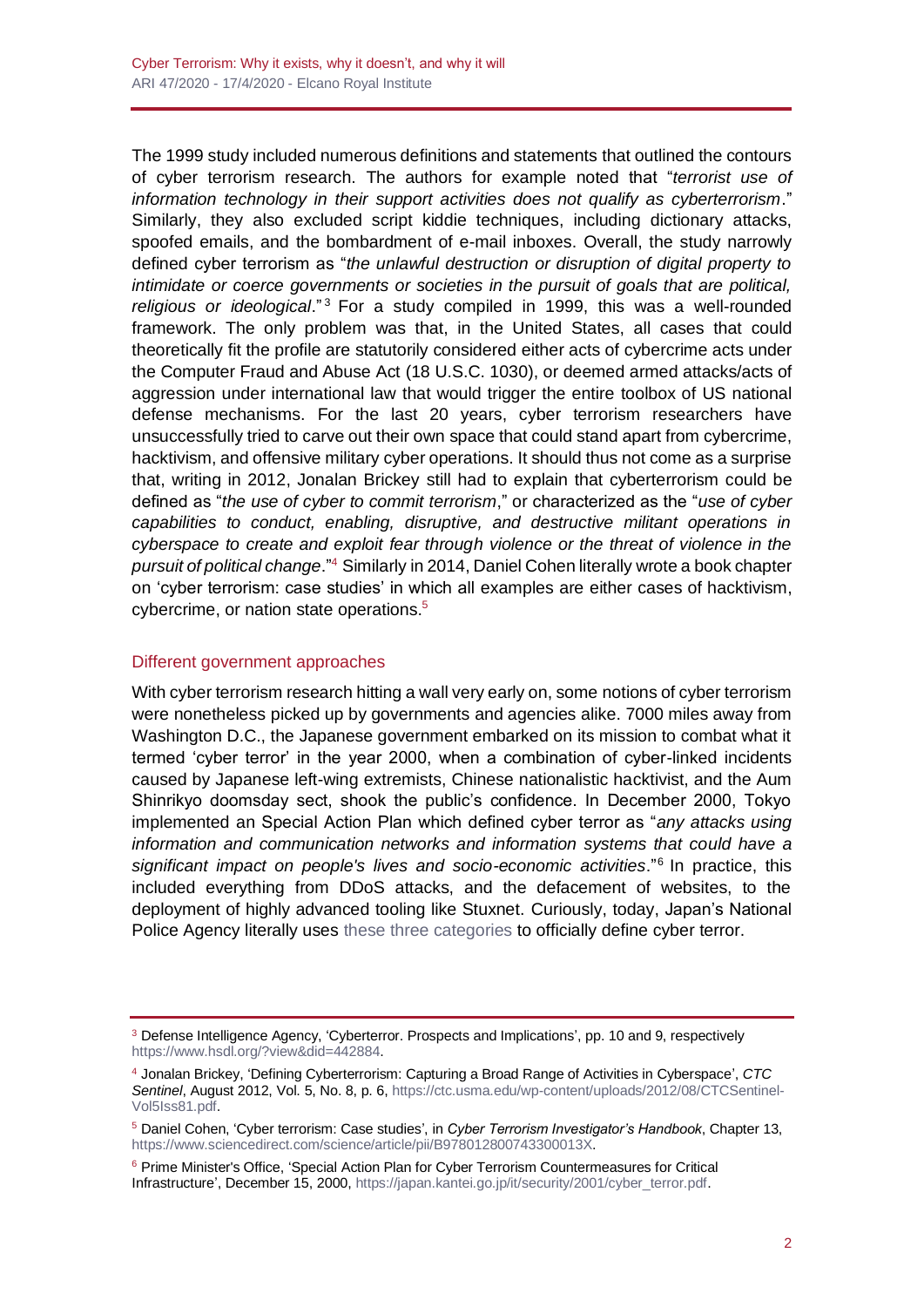For the Japanese government the primary motivation to introduce the term cyber terror was to mobilize government resources and secure the buy-in from critical infrastructure providers to build-out the nation's cybersecurity posture. Cyber terror was thus initially not viewed as a specific form of cybercrime or a distinct area of national defense but was more aching to a natural hazard that could negatively affect society as a whole. Over the years, the cyber terror narrative naturally crumbled as more precise definitions, distinctions, and insights degraded the terrorism aspect. Notwithstanding these developments, the term is still widely used in Japan and has practical implications for public-private cooperation. For example, the National Police Agency's ['Cyber Terrorism](https://www.npa.go.jp/archive/keibi/syouten/syouten285/pdf/01_6-9P.pdf)  [Countermeasure Councils'](https://www.npa.go.jp/archive/keibi/syouten/syouten285/pdf/01_6-9P.pdf) facilitate public-private partnerships and outreach on the prefecture level through discussions, lectures, and demonstrations. Meanwhile the ['Cyber Terrorism Countermeasures Council,](https://www.keishicho.metro.tokyo.jp/kurashi/cyber/katsudo/cyber/index.html)' maintained by the Tokyo Metropolitan Police, serves a coordinating hub to secure all big events in Japan –including the 2021 Tokyo Olympics and Paralympics.

In the United States, the attacks on 9/11 introduced a host of legislative measures to tackle the threat of cyber terrorism. Stand out from the crowd are the US Patriot Act of 2001 and the Terrorism Risk Insurance Act of 2002. The Patriot Act provided federal law enforcement new tools to detect and prevent terrorism, including the "*authority to intercept wire, oral, and electronic communications relating to computer fraud and abuse offenses*" (Section 202), "*emergency disclosure of electronic communications to protect life and limb*" (Section 212), and "*interception of computer trespasser communications*" (Section 217).<sup>7</sup> According to the Department of Justice's 2005 Report, Section 202 was used on only two occasions which both "*occurred in a computer fraud investigation that eventually broadened to include drug trafficking*."<sup>8</sup> Meaning, it was never used to tackle a case of cyber terrorism. By contrast, section 212 was used, according to the DoJ's 2004 Report to "*successfully respond to a cyberterrorist threat to the South Pole Research Station.*" <sup>9</sup> While it is indeed true that in May 2003 Romanian hackers intruded into the network of the National Science Foundation's Amundsen-Scott South Pole Station and threatened to "*sell the station's data to another country and tell the world how vulnerable* [the systems] *are*," the DoJ's 2004 Report falsely claims that "*the hacked*  computer also controlled the life support systems for the South Pole Station.".<sup>10</sup> In fact, this dramatic detail was not included in any of the FBI's public releases and according to internal memos, the station's network was "*purposely* [less secure] *to allow for our scientists at this remotest of locations to exchange data under difficult circumstances*," and was penetrated two months prior by another hacking group. When it comes to section 217 of the Patriot Act, under which "*victims of hacking and cyber-terrorism* [could] *now obtain law enforcement assistance in catching intruders on their systems*," neither the DoJ's 2004 nor the 2005 report offer any known connection to a cyber terrorism case. Instead, the Sunsets Report merely points out that section 217 was used in "*investigations into hackers' attempts to compromise military computer systems*" and

8 Department of Justice, 'USA Patriot Act. Sunsets Report', April 2005, p. 6,

[https://www.justice.gov/archive/olp/pdf/sunsets\\_report\\_final.pdf.](https://www.justice.gov/archive/olp/pdf/sunsets_report_final.pdf)

<sup>7</sup> Public Law 107–56, October 26, 2001, [https://www.sec.gov/about/offices/ocie/aml/patriotact2001.pdf.](https://www.sec.gov/about/offices/ocie/aml/patriotact2001.pdf)

<sup>9</sup> Department of Justice, 'Report from the Field: The USA Patriot Act at Work'. July 2004, p. 33, [https://www.justice.gov/archive/olp/pdf/patriot\\_report\\_from\\_the\\_field0704.pdf.](https://www.justice.gov/archive/olp/pdf/patriot_report_from_the_field0704.pdf)

<sup>10</sup> 'Report from the Field', p. 27.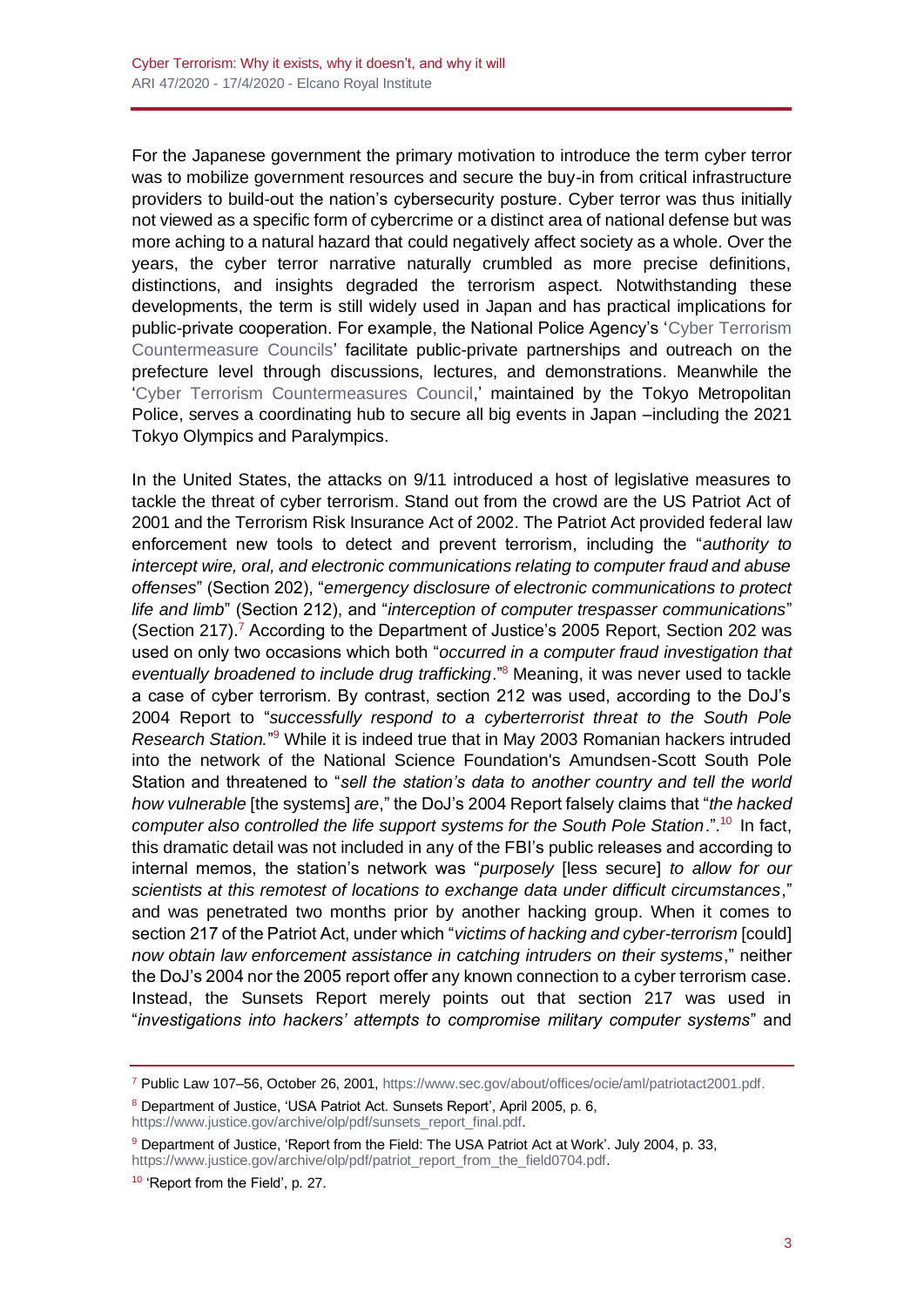serious criminal cases, such as "*an international conspiracy to use stolen credit cards*."<sup>11</sup> Overall, the DoJ's own reporting shows that even a law that specifically combats terrorism was not utilized to investigate one case of cyber terrorism.

In fact, the closest the DoJ has gotten to successfully prosecute an act of cyber terrorism was back in 2016, when 20-year old Ardit Ferizi –a citizen of Kosovo– was sentenced to 20 years in prison for "*accessing a protected computer without authorization and obtaining information in order to provide material support to ISIL*." and according to Assistant Attorney General for National Security John Carlin, "*this case represents the*  first time we have seen the very real and dangerous national security cyber threat that *results from the combination of terrorism and hacking*." <sup>12</sup> But far from conducting an elaborate cyberattack, Ferizi only gained sys admin level access to a US company server that hosted the personally identifiable information of tens of thousands of US customers –including military personnel and government officials. Ferizi then proceeded to cull the data to approx. 1300 military and government individuals and forwarded it in June 2015 to Junaid Hussain –a former hacktivist and at the time ISIS' most prolific Englishlanguage social media propagandist. While Ferizi was subsequently arrested in Malaysia and extradited to the United States in October 2015, a US drone strike took out Junaid at a petrol station in Raqqa, Syria, in August.<sup>13</sup> The incident marked the first publicly known case of an enemy cyber operator being specifically targeted on the kinetic battlefield.

In contrast to the Patriot Act, the Terrorism Risk Insurance Act (TRIA) is a different animal. TRIA became necessary when following the 9/11 attacks, reinsurers began to exclude terrorist attacks from their coverage, with in turn forced insurance companies to excluded them, which I turn stalled development projects in their tracks due to the unavailability of terrorism risk coverage and uncertainty as to who would pay if another terrorist attack occurred. To ease the jitter, TRIA put in place a three-year [Terrorism](https://www.treasury.gov/resource-center/fin-mkts/Documents/hr3210.pdf)  [Insurance Program](https://www.treasury.gov/resource-center/fin-mkts/Documents/hr3210.pdf) under which the US government would "*share the losses on commercial property and casualty insurance should a foreign terrorist attack occur, with potential recoupment of this loss sharing after the fact*." <sup>14</sup> The program has been reauthorized multiple times and is set to expire at the end of 2027. What makes TRIA important for the contextualization of cyber terrorism is that it does not specifically exclude cyber terrorism nor generally includes it from coverage. Meaning, the way terrorism is defined under TRIA would make it theoretically also applicable for every cyber incident if the Secretary of the Treasury, the Secretary of State, and the Attorney General of the United States, certify the incident to be act of terrorism or a "*violent act or an act that is dangerous to (I) human life; (II) property; or (III) infrastructure*." (Section 102). Complicating the matter further is that in 2016 the US Department of the Treasury issued a notice clarifying that cyber liabilities in cyber insurance policies are considered

<sup>11</sup> 'USA Patriot Act. Sunsets Report', p. 48.

<sup>12</sup> Department of Justice, 'ISIL-Linked Kosovo Hacker Sentenced to 20 Years in Prison', *Justice News*, September 26, 2016.

<sup>13</sup> Frank Gardner, 'UK jihadist Junaid Hussain killed in Syria drone strike says US', *BBC News*, August 27, 2015.

<sup>14</sup> Congressional Research Service, 'Terrorism Risk Insurance. Overview and Issue Analysis', December 27, 2019, p. summary, [https://crsreports.congress.gov/product/pdf/R/R45707.](https://crsreports.congress.gov/product/pdf/R/R45707)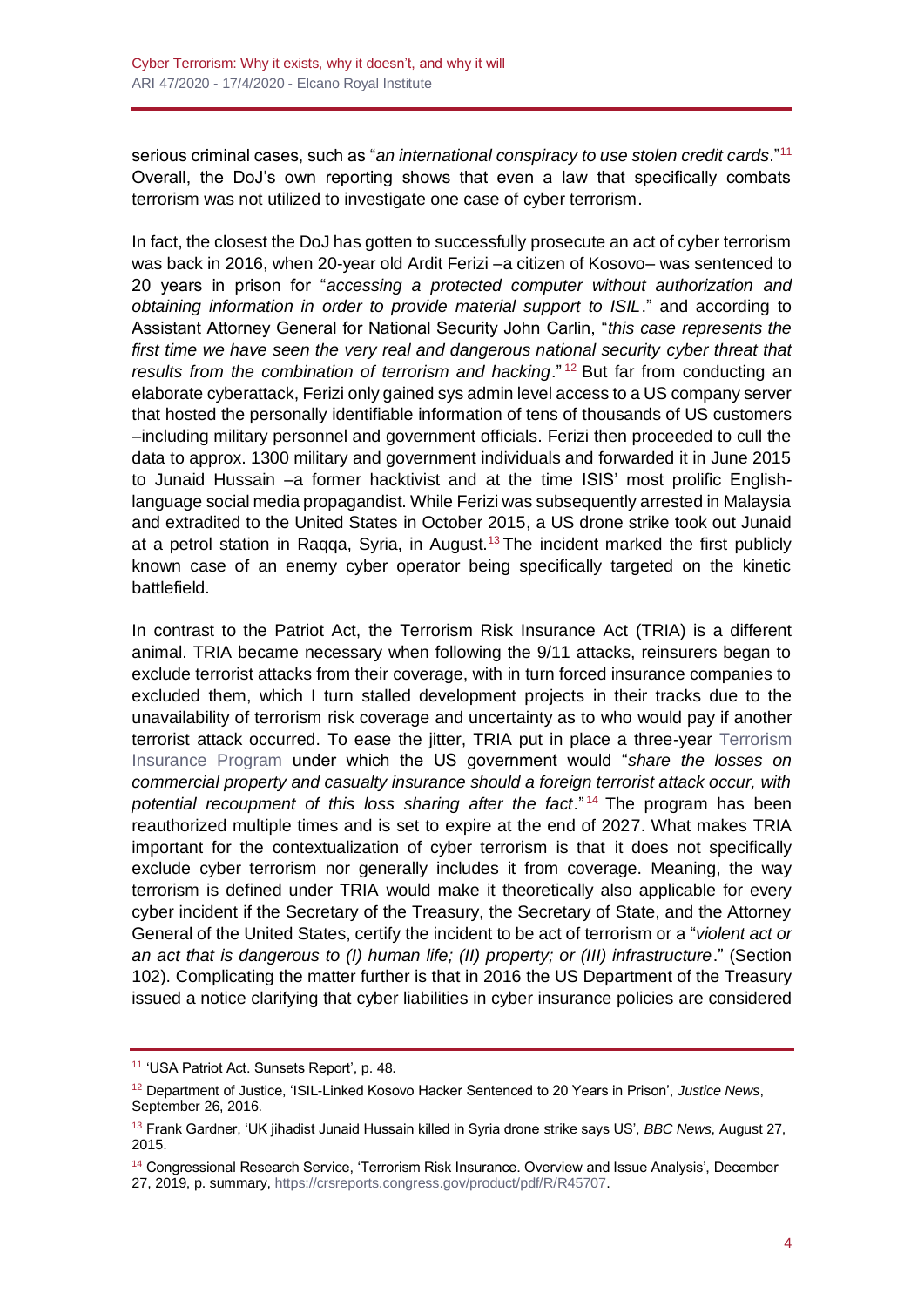"property and casualty insurance" under TRIA. Meaning, cyber terrorism coverage cannot be excluded from any cyber insurance policy. Now, given that many insurers have chosen to exclude acts of war and other items from their cyber insurance policies, cyber terrorism faces a fundamental theoretical conundrum. Let's assume for a moment we would ask our insurance company to draw up a cyber insurance that does not cover anything. Nothing at all. Let us also assume that a cyber incident occurs, and the US government classifies it as an act of terrorism. Would my cyber insurance –which does not cover anything– still have to cover the incident under TRIA? If true, then is an act of cyber terrorism only cyber terrorism when the US government says it is? Similarly, how would an insurance company correctly price my cyber insurance premium? Would they sell it to me for almost nothing, since it does not cover anything, or would the probability of a cyber incident being identified by the US government as an act of cyber terrorism form the baseline for the premium calculation?

Apart from the US and Japan, numerous other governments have sporadically incorporated the term cyber terrorism into their strategic documents for one reason or another. Austria's 2013 Cyber Security Strategy for example defines cyber terrorism "*as a politically motivated crime of state and/or non-state actors."*<sup>15</sup> And South Korea's 2012 Defense White paper specifically calls out "*various forms of cyber terrorism: Hacking, DDoS attacks, denials of service, logic bombs, Trojan horses, Worm viruses,* [High-Energy Radio Frequency] *guns etc*." <sup>16</sup> Looking at the variety of cyber terrorism interpretations out there, it ought to be obvious that from a strategic point of view, the conversation on cyber terrorism is all over the place everywhere. But what if we could introduce some sense of sanity into the discussion by operationalizing fragments of cyber terrorism to clarify what threat vectors we ought to be looking for? Let's give it a try.

## Operational thinking

From an operational point-of-view, we have to treat an act of cyber terrorism as a black box, similarly to how first responders treat any incident affecting their network. Meaning, for our analysis it does not matter who is behind the attack. It could be a non-radicalized individual with no links to any terrorist organization. It could be a hardcore terrorist group that regularly interfaces with cybercriminals. Or it could be a nation state. Equally, because the attacker's political, religious, and ideological motivations remain largely hidden from us, the "*tie to terrorism may not reveal itself for days, weeks, or months, if ever."*<sup>17</sup> Therefore our focus has to be on technical attribution e.g. (a) how did the attacker do it, (b) when did he do it, and (c) did he achieve his objective? Analytically, we are thus trying to discern whether the attack was targeted, coordinated, and persistent, rather than diffuse, opportunistic, and random.

<sup>16</sup> Ministry of National Defense, 'Defense White Paper', 2012, [https://media.nti.org/pdfs/ROK\\_2012\\_White\\_Paper.pdf,](https://media.nti.org/pdfs/ROK_2012_White_Paper.pdf) p. 10.

<sup>17</sup> ISE Bloggers, 'Unpacking Cyber Terrorism', May 31, 2016, [https://www.dni.gov/index.php/careers/careers-features/129-uncategorised/2497-unpacking-cyber](https://www.dni.gov/index.php/careers/careers-features/129-uncategorised/2497-unpacking-cyber-terrorism)[terrorism.](https://www.dni.gov/index.php/careers/careers-features/129-uncategorised/2497-unpacking-cyber-terrorism)

<sup>15</sup> Federal Chancellery, 'Austria Cyber Security Strategy', 2013, [https://www.bmi.gv.at/504/files/130415\\_strategie\\_cybersicherheit\\_en\\_web.pdf,](https://www.bmi.gv.at/504/files/130415_strategie_cybersicherheit_en_web.pdf) p. 21.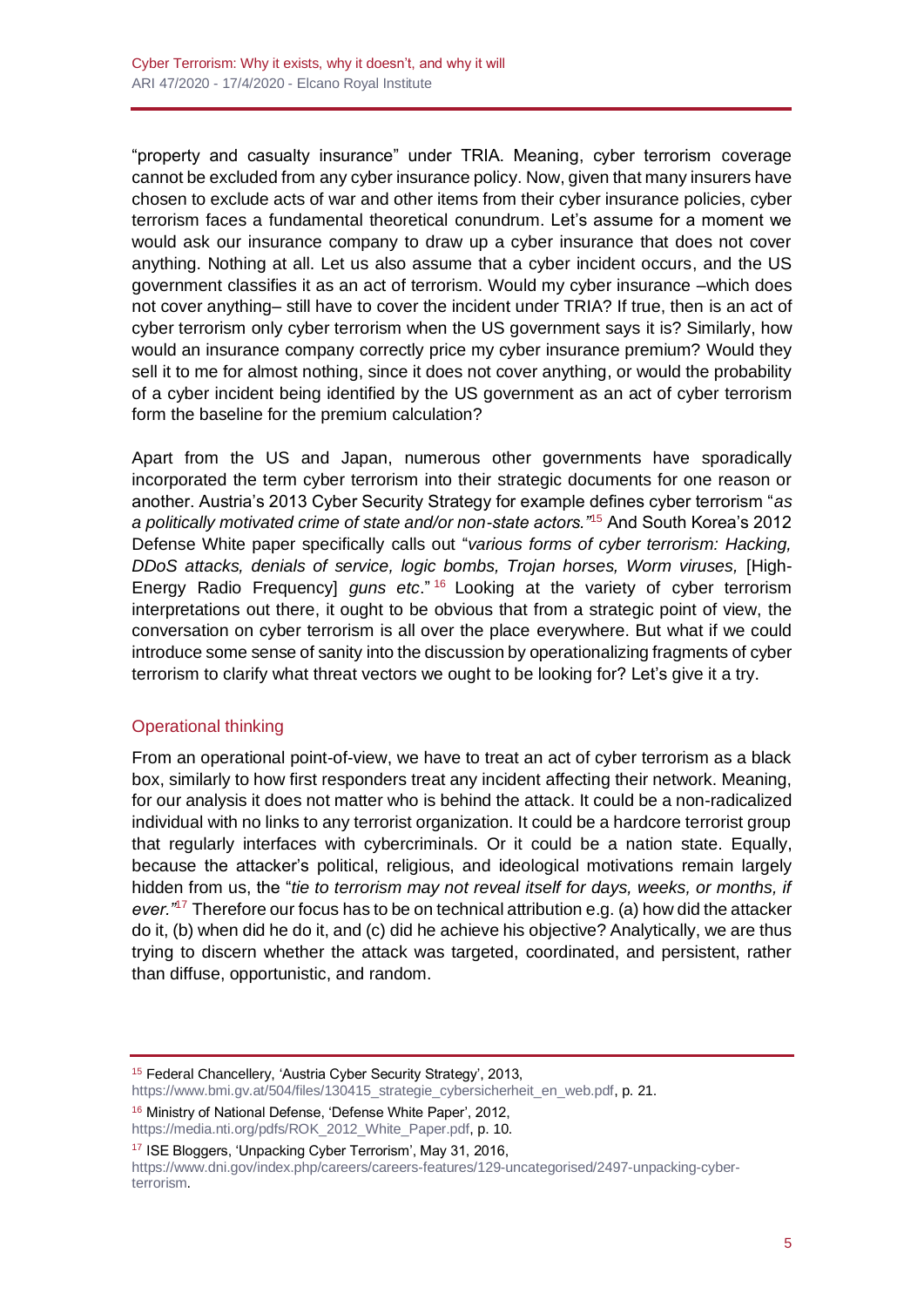The second item we have to de-conflict is whether the attack actually terrorized the intended target. The reason for this is simple: Image there is a blackout affecting your entire neighborhood. Then the lights come back on for a moment –everyone is relieved– and then the lights go out again. There are numerous plausible explanations as to why the blackout occurred, and in most cases, those affected might never get to know the underlying reason after the incident is finally fixed. Now, compare that to a blackout that only affects your apartment. You go into the kitchen and your smart-light bulbs do not light up. You look at bulb, tinker around with your network, and search for possible fixes online, but you cannot locate the problem. Then suddenly, the lights go on… and switch off again. Which one of those two blackouts would terrify you more? Analytically, the only two differences that are important to us are: (a) the distance between the attacker and the intended target  $-e.g.$  how personal is it?  $-$ , and (b) the psychological resonance effect emanating from the attack –e.g. how "terroristic" is it.

Let's briefly showcase this with the help of one real-life case.

In 2007, then 14-year old Polish teenager Adam Dabrowski was struck by a combination of curiosity and evil ingenuity that led him to conduct nightly break-ins into the tram depot of the city of Lodz. His objective: figuring out how the tram network worked and whether he could control the trams remotely. Combined with months of online research and his electronic classes at school, Adam succeeded sometime in early-2008 in converting an old tv remote to exploit a flaw in Lodz' infrared based signaling system. Under the right circumstances –as Adam figured out – it was possible to capture the track switching signal at one junction point and play it back at another junction point to get the same result.<sup>18</sup> According to Miroslaw Micor, spokesman for Lodz police, Adam subsequently treated the Lodz tram network "*like any other schoolboy might a giant train set, but it was lucky nobody was killed. Four trams were derailed, and others had to make emergency stops that left passengers hurt. He clearly did not think about the consequences of his actions*."<sup>19</sup>

Now imagine if Adam would have continued his spree and would have never had been caught. Would this qualify as a case of cyber terrorism? From a strategic point-of-view it ticks several boxes. First, Adam succeeded in collecting actionable intelligence on a critical infrastructure target. Second, Adam was persistent enough to build a targeted exploit over month of dedicated work. And third, Adam did cause bodily harm by disrupting tram operations with his device. But what we are strategically lacking is any information on the attacker's motivation, his objective, and whether he is potentially connected to a terrorist cell. Meaning, Adam's campaign only becomes terrorism in case of self-attribution, e.g. if Adam leaves behind clues that explain his reasoning or a tape that shows him declaring his allegiance to a terrorist group.

<sup>18</sup> John Bull, 'You Hacked: Cyber-Security and the Railways', *London Reconnections*, May 12, 2017, [https://www.londonreconnections.com/2017/hacked-cyber-security-railways/.](https://www.londonreconnections.com/2017/hacked-cyber-security-railways/)

<sup>19</sup> John Leyden, 'Polish teen derails tram after hacking tram network', *The Register*, January 11, 2008, [https://www.theregister.co.uk/2008/01/11/tram\\_hack/.](https://www.theregister.co.uk/2008/01/11/tram_hack/)